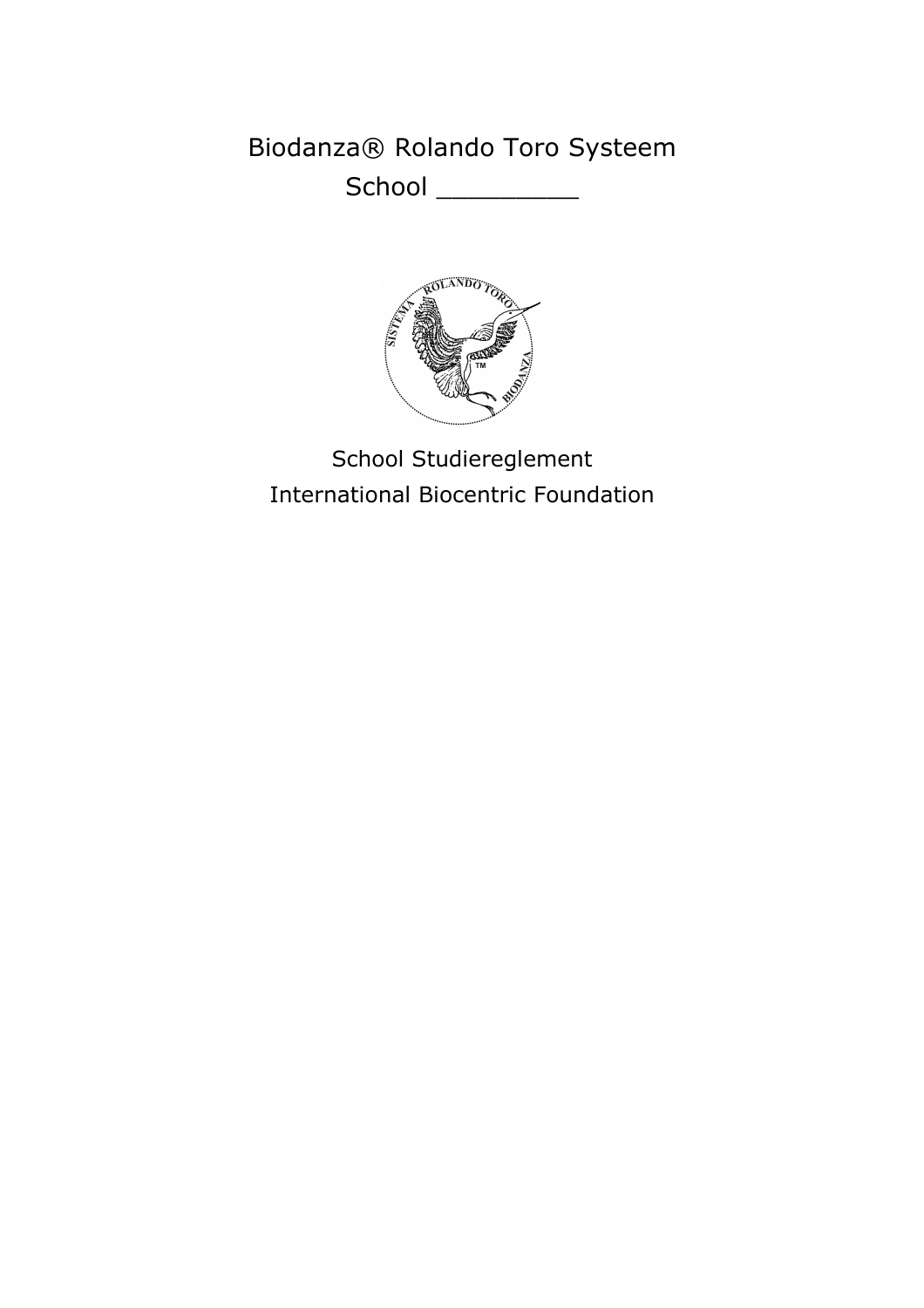## 1 Inleiding

Alle Biodanzascholen worden gecoördineerd door de International Biocentric Foundation (IBF), een instelling die de toepassing van het Biodanzasysteem in de wereld begeleidt. De scholen maken gebruik van een reglement, waarvan de inhoud hier te vinden is, en van het Unieke Biodanza Opleidingsprogramma, dat op geen enkele wijze veranderd kan worden.

# 2 Toelating

De student die de Biodanzaopleiding wil gaan volgen moet zich melden bij de directeur van de school waar hij/zij zich wil inschrijven.

De student die de school wil gaan volgen moet minimaal vijftig uur vivencia achter de rug hebben. Uitzonderingen zijn in bepaalde gevallen mogelijk, gebaseerd op maatstaven van vorming/opleiding zoals vastgesteld door het docentenkorps van de school. De student in spé moet worden voorgesteld door een toeziend docent, die kan instaan voor eerdere deelname door de student aan de vereiste vijftig uur vivencia, of een certificaat overleggen afkomstig van een gekwalificeerde docent dat eerdere deelname door de student aan de vereiste vijftig uur vivencia bevestigt.

In bepaalde gevallen, waarbij een uitzondering kan worden gemaakt door de directeur van de school, kunnen studenten die niet voldoen aan het vereiste minimum van vijftig uur alsnog de ontbrekende uren inhalen tijdens de eerste zes maanden van de opleiding.

# 3 Inschrijving

Om zich in te schrijven bij de school ontvangt de kandidaat een exemplaar van het studiereglement dat hij/zij moet lezen, na goedkeuring ondertekenen en terugsturen naar de directeur. De directeur geeft de kandidaat een inschrijfformulier dat hij/zij moet invullen, ondertekenen en terugsturen. De kandidaat moet de directeur schriftelijk toestemming verlenen om zijn/haar persoonlijke gegevens over te dragen aan de IBF.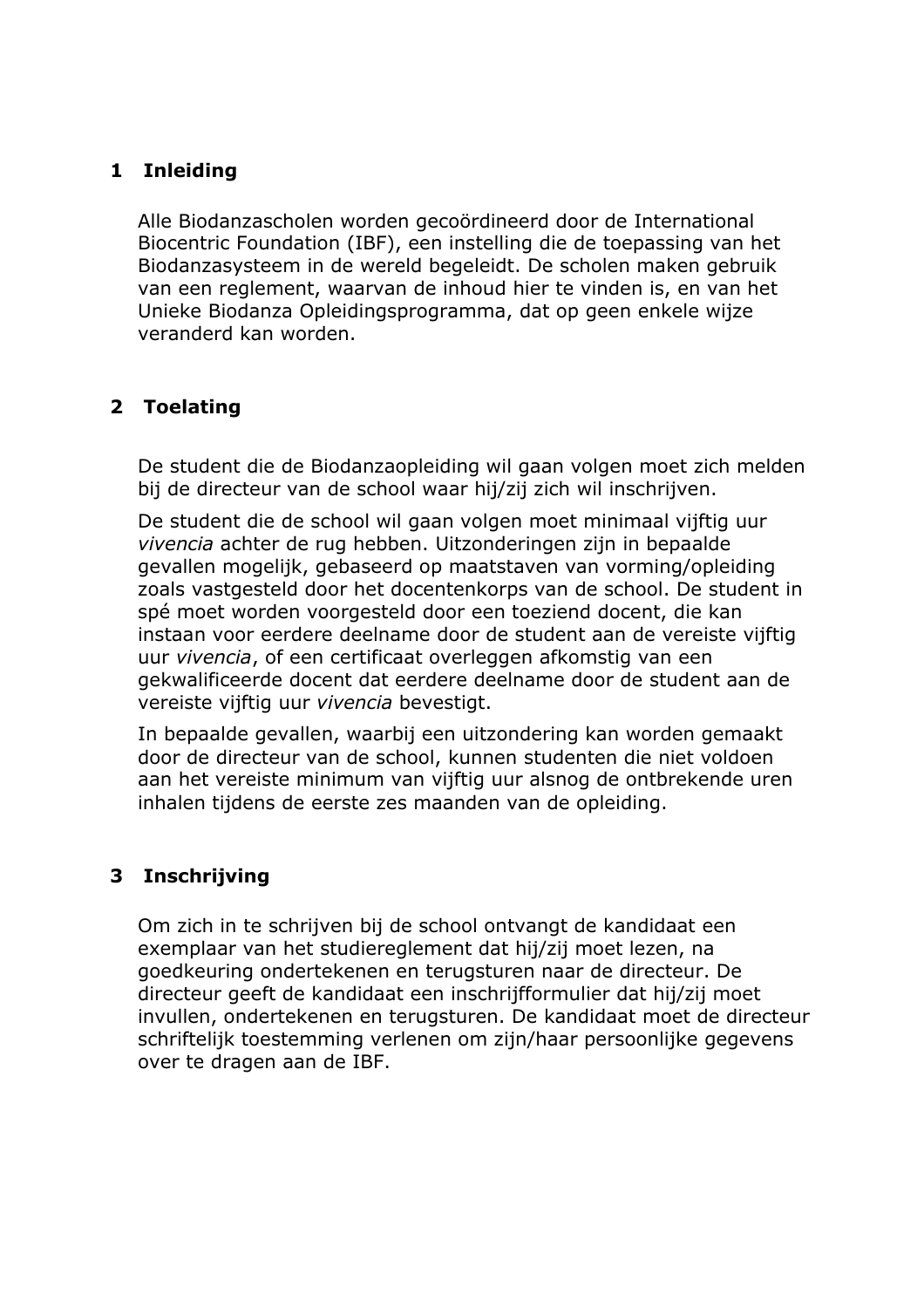#### 4 Structuur van de opleiding

#### 4.1 Programma-opzet en activiteiten

De school stelt zich vooral ten doel om gekwalificeerde Biodanzadocenten voort te brengen maar biedt ook mogelijkheden aan studenten die alleen hun eigen persoonlijke vivencia willen verdiepen.

Het opleidingsprogramma bestaat uit twee delen. Het eerste deel gaat om persoonlijke ontwikkeling, met de nadruk op het verdiepen van de vivencia en de eigen processen binnen het verdiepen van de vivencia, en beslaat de eerste twee jaar van het opleidingsprogramma. Het tweede deel richt zich op die studenten die zich willen bekwamen als Biodanzadocent en omvat de methodeleer en de praktische aspecten van het docentschap en duurt nog een jaar langer, plus een periode van praktijktraining onder supervisie.

De opleiding duurt gemiddeld drieëneenhalf jaar, waarin het Unieke Biodanza Opleidingsprogramma wordt voltooid. Dit programma bestaat uit 28 theoretisch-vivenciële workshops, waarin de specifieke onderwerpen van de theorie en methodenleer van Biodanza aan bod komen, en conferenties (theoretisch-vivenciële seminars) over theoretische onderwerpen die met Biodanza te maken hebben (jedere conferentie wordt gevolgd door haar eigen vivencia en het aantal conferenties bedraagt minimaal drie en maximaal acht, afhankelijk van de maatstaf van de directeur); verder een of twee Minotaurus Project-workshops, naar keuze.

Iedere workshop omvat een theoretisch deel en een vivencieel deel. Er worden aanknopingspunten voor opleiding en vorming gegeven met betrekking tot het onderwerp van jedere workshop.

In die landen waar het boek Biodanza van Rolando Toro is uitgegeven, vormt dat de tekst van het opleidingsprogramma.

Tijdens de workshops voor methodeleer wordt een catalogus uitgereikt van muziek die gebruikt wordt bij de oefeningen uit de Officiële Lijst van oefeningen, formuleringen en muziek voor Biodanza.

De laatste zeven workshops van het Unieke Opleidingsprogramma gaan over de methodeleer van Biodanza. In deze workshops zal de student de noodzakelijke methodologische vaardigheden opdoen om Biodanza te onderwiizen.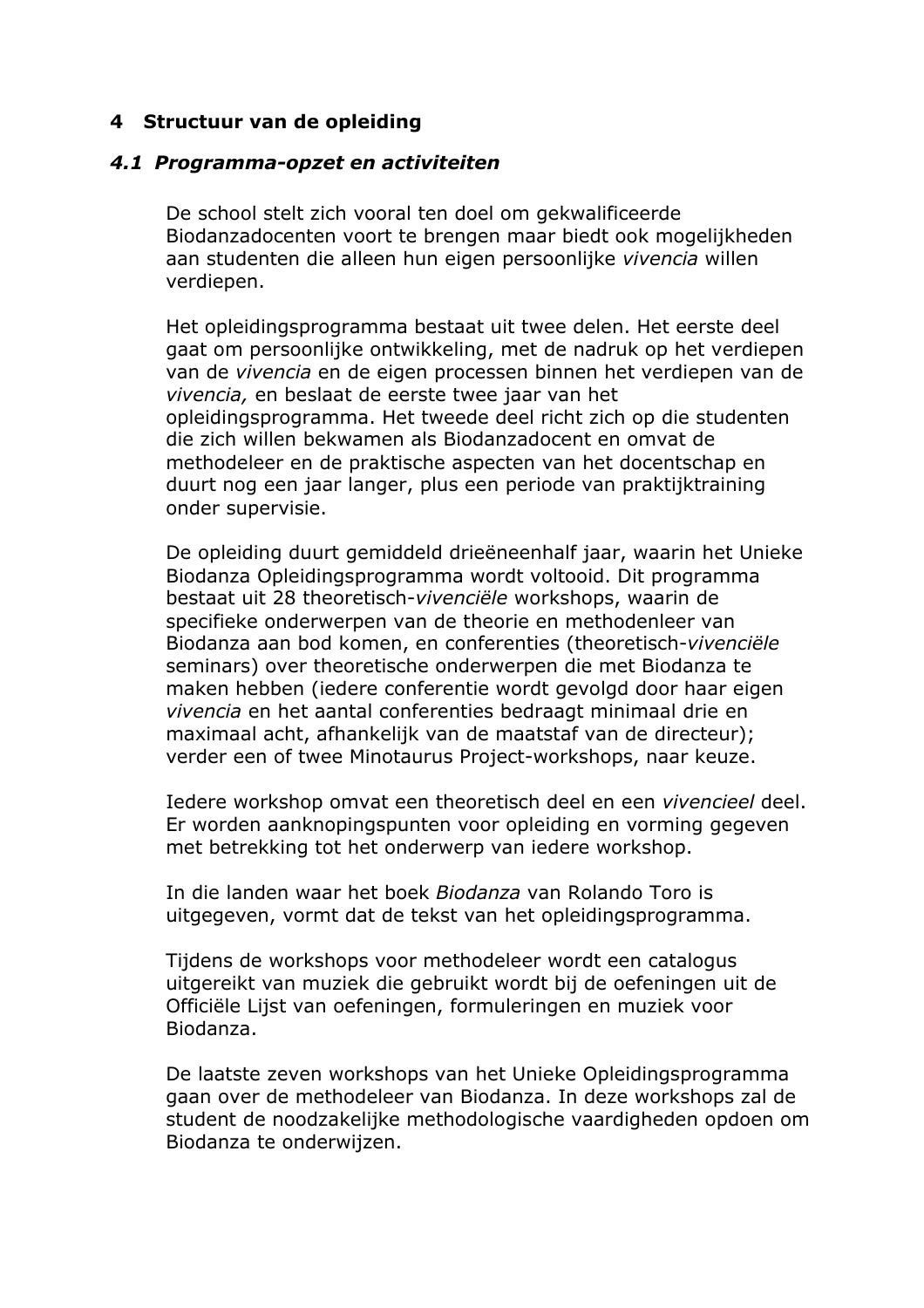Aan het eind van het tweede studiejaar zullen alleen de studenten die aan de gestelde voorwaarden voldoen tot het derde studiejaar worden toegelaten om de praktijktrajning te volgen en een monografie te presenteren teneinde de titel van Biodanzadocent te ontvangen.

Zij die niet aan de gestelde voorwaarden voldoen kunnen niet deelnemen aan de workshops van het derde studiejaar en krijgen aan het eind van het tweede jaar een certificaat van deelname dat hen GEEN recht geeft om als Biodanzadocent te werken.

De gestelde voorwaarden zijn als volgt:

- de student is 70% van het eerste en tweede studiejaar aanwezig geweest:
- de student heeft een goede geestelijke gezondheid;
- de student is niet verslaafd aan alcohol en/of drugs.

#### 4.2 Het bijwonen van gewone wekelijkse Biodanzalessen

De student is verplicht om wekelijks Biodanzalessen te blijven volgen die worden geleid door een toeziend docent, om betrokken te blijven bij het opleidingsproces.

Over afwezigheid bij de wekelijkse lessen moet verantwoording worden afgelegd.

In het geval dat de student ergens woont waar niet wekelijks Biodanzalessen worden gegeven door een toeziend docent, moet de student iedere twee maanden een workshop bijwonen die niet bij de opleiding behoort.

Met uitzondering van bepaalde gevallen, gebaseerd op maatstaven van vorming/opleiding zoals vastgesteld door het docentenkorps, erkent de school de wekelijkse lessen en workshops geleid door de toeziend docent als geldig.

Het respecteren van de regels garandeert de betrouwbaarheid van de opleiding die moet worden gevolgd door hen die Biodanzadocent willen worden.

#### 4.3 Geschreven verslag van de theorie

De student in opleiding moet een verslag schrijven over de theorie die in iedere workshop wordt behandeld, en dat inleveren bij zijn/haar toeziend docent, die het verslag zal lezen en aan de student teruggeven met een korte geschreven beoordeling.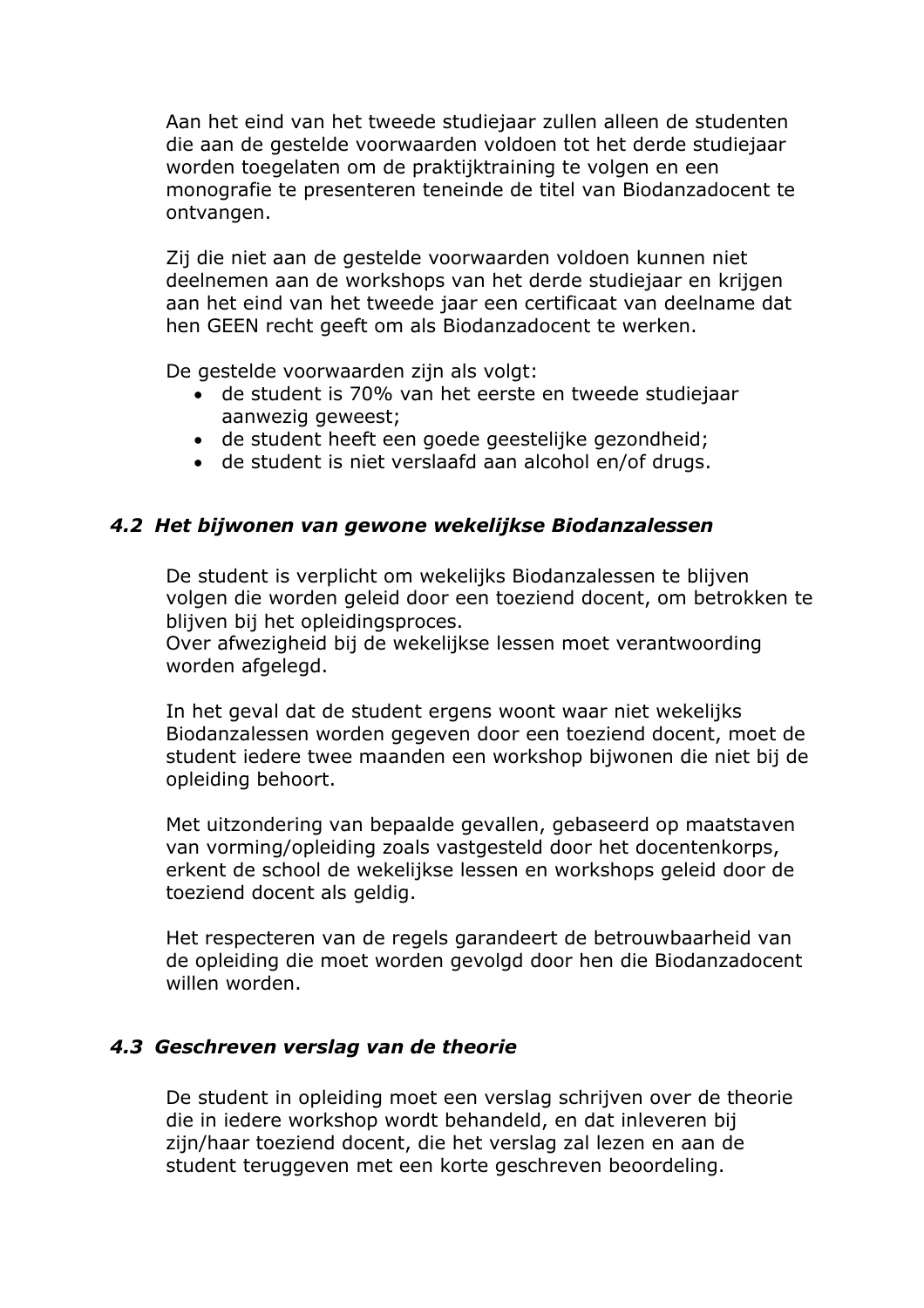De toeziend docent zal de directeur periodiek (ongeveer jedere zes maanden) informeren over de regelmaat waarmee de student zijn/haar geschreven verslagen inlevert en deze verslagen van commentaar voorzien.

#### 4.4 Aanwezigheid

De student is verplicht om alle workshops en seminars te volgen van de school waar hij/zij staat ingeschreven.

Over alle momenten van afwezigheid moet verantwoording worden afgelegd.

In het geval van afwezigheid tijdens een workshop en/of een theoretisch-vivencieel seminar van de opleiding moet dit onderdeel worden ingehaald, bij voorkeur bij de groep van de volgende lichting van de school waar de student staat ingeschreven, of, als tweede mogelijkheid, bij een andere school.

Per schooljaar kunnen maximaal twee workshops bij een andere school worden ingehaald.

Hoewel alle Rolando Toro System® Biodanzascholen een Uniek Programma volgen, houdt de opleiding een proces in dat wordt geleid door een specifieke directeur binnen een specifieke groep.

Het mogelijk deelnemen aan workshops van een andere school om gemiste workshops in te halen mag de lopende opleiding bij die school niet belemmeren.

Telkens wanneer een student een workshop inhaalt bij een andere school moet hij/zij het betreffende bewijs van aanwezigheid overhandigen aan de directeur van de school waar hij/zij staat ingeschreven.

In het geval dat de datum van een workshop of een theoretischvivencieel seminar van de opleiding samenvalt met de datum van een workshop of seminar die/dat ingehaald moet worden bij een andere school, moet de student de workshop of het seminar volgen van de school waar hij/zij staat ingeschreven.

In zo'n geval moet de student, samen met de directeur van zijn/haar school, een nieuwe mogelijkheid zoeken om het gemiste werk in te halen.

Ook wanneer de student een workshop of theoretisch-vivenceel seminar om een gerechtvaardigde reden mist, moet hij\zij niettemin 50% betalen van het totaalbedrag van het betreffende onderdeel.

Als de student een gemiste workshop of seminar inhaalt bij zijn/haar eigen school, moet hij/zij alleen de resterende 50% van het betreffende bedrag betalen. Als de student daarentegen een gemiste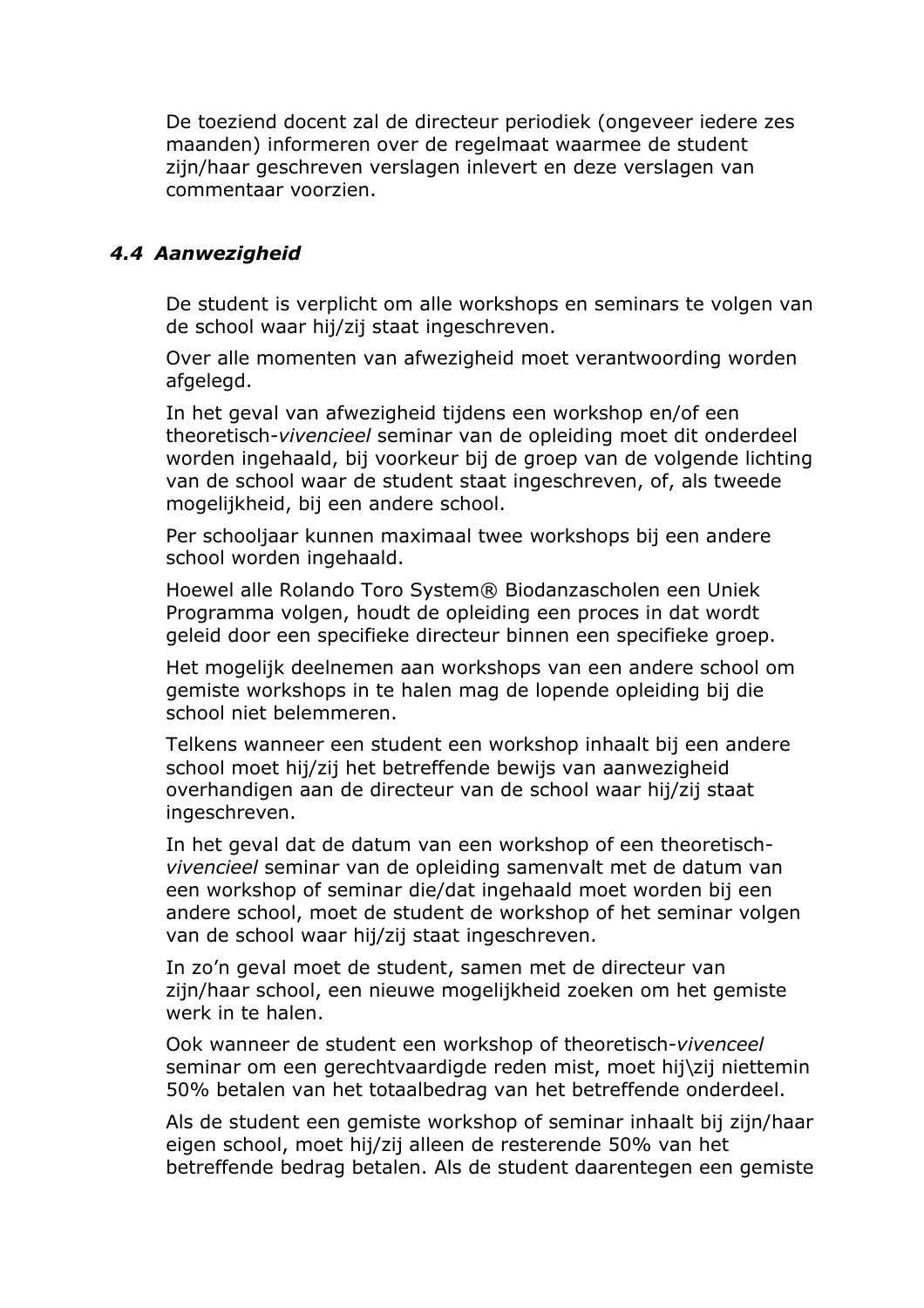workshop of seminar inhaalt bij een andere school, moet hij/zij het totale bedrag van de betreffende workshop of het seminar betalen.

Een niet-gerechtvaardigde afwezigheid van een student bij drie of meer opleidingsmodules (workshop of seminar) zal beschouwd worden als het opgeven of verlaten van de opleiding en dientengevolge kan de directeur de inschrijving van de student bij de school opschorten.

## 4.5 Praktijktraining onder supervisie

In het Unieke Biodanza Opleidingsprogramma is vastgelegd dat het, om een onderwijskwalificatie te verkrijgen, noodzakelijk is om eerst praktijkstudent te worden, met name de ervaring op te doen om een Biodanzagroep onder supervisie te leiden.

De student kan alleen aan de praktijktraining beginnen na schriftelijke goedkeuring door de directeur van de school.

Met instemming van de toeziend docent, de andere docenten van het toeziend docentenkorps en de directeur van de school, kan de student die 80% van de theorieverslagen betreffende de workshops uit het eerste en tweede studiejaar geschreven heeft en niet meer dan drie gemiste workshops hoeft in te halen, aan de praktijktraining beginnen na de vijfde workshop Methodeleer.

De praktijktraining bestaat uit een reeks Biodanzalessen die worden gegeven door de student onder supervisie van zijn/haar didactisch toeziend docent, die verantwoordelijk is voor de supervisie tijdens de praktijktraining. In het geval dat de toeziend docent van de student geen onderwijskwalificatie heeft, zal de student samen met de directeur besluiten welke didactisch toeziend docent de supervisie op zich zal nemen.

Als de student dat wil, is het mogelijk dat maximaal twee van de acht supervisies worden gedaan door een andere docent die deel uitmaakt van het docentenkorps van de school. Minimaal zes van de acht supervisies moeten worden gedaan door de didactische toeziend docent van de student, die verantwoordelijk is voor de supervisie tijdens de praktijktraining.

Als de student de wens uitspreekt om onder supervisie van de directeur van de school te staan, is het mogelijk dat vier supervisies worden gedaan door de didactische toeziend docent van de student en de overige vier door de directeur.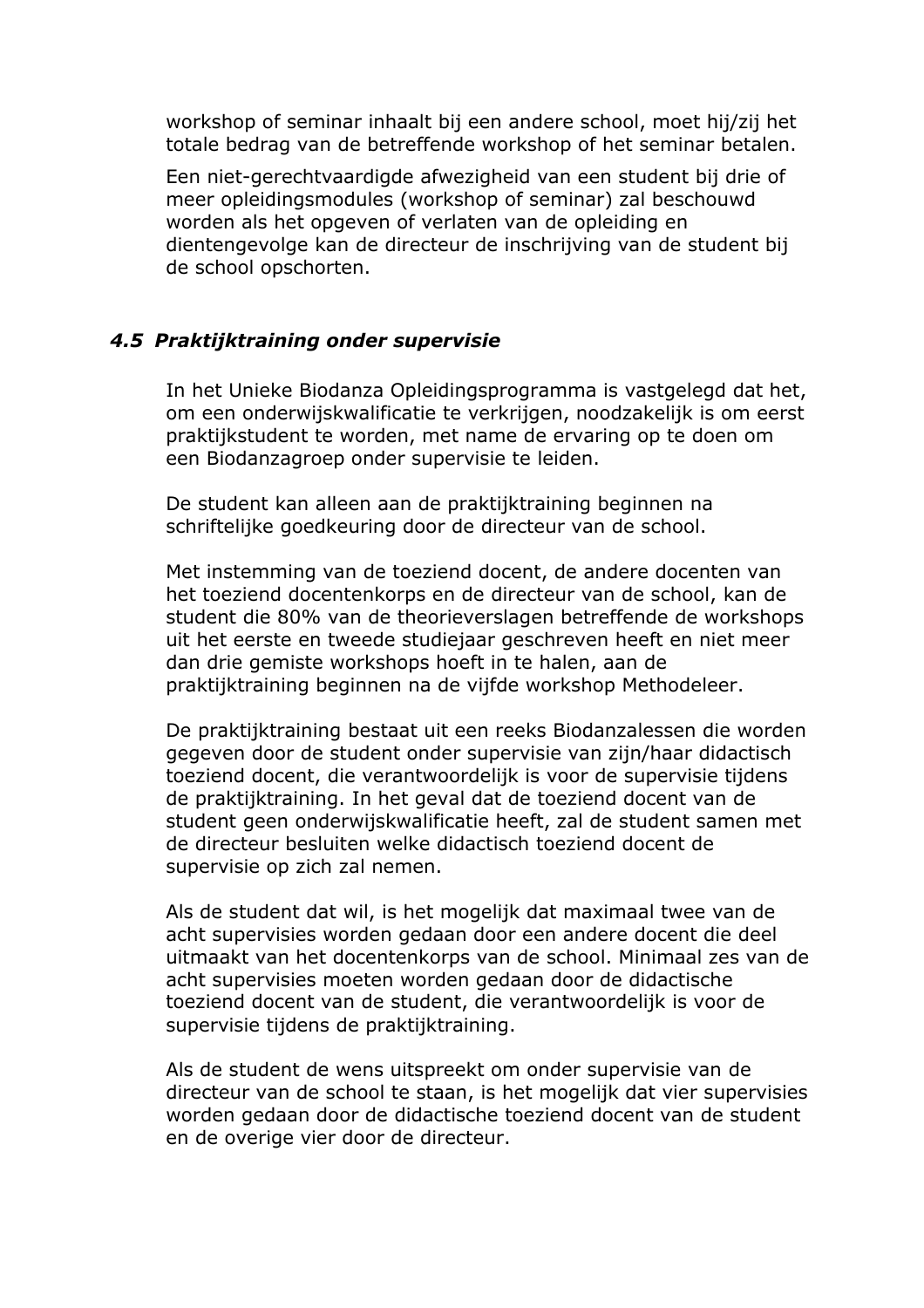De lessen van de praktijktraining kunnen worden gegeven door een of twee praktijkstudenten. Lessen onder supervisie gegeven door meer dan twee praktijkstudenten zijn niet geldig.

De praktijktrainingsgroep moet door de student zelf worden georganiseerd. De praktijkstudent moet dus zelf nieuwe deelnemers organiseren voor zijn/haar praktijktraininggroep. Hij/zij mag een paar vrienden uitnodigen uit de eigen opleiding, om hem/haar door hun aanwezigheid te steunen.

Als na acht supervisies uit de evaluatie door de verantwoordelijke toeziend docent blijkt dat er nog wat hiaten zijn, zal de directeur verlangen dat er nog meer supervisies worden gedaan, telkens door dezelfde didactische toeziend docent.

In het geval dat de verantwoordelijke toeziend docent niet beschikbaar is om de aanvullende supervisies te doen, zal hem/haar worden verzocht een andere toeziend docent aan te wijzen die hij/zij de vervanging toevertrouwt, met de gezamenlijke instemming van de directeur en de praktijkstudent. Als de student graag wil doorgaan met het leiden van zijn/haar praktijktraininggroep na de eerste acht supervisies, mag hij/zij dat doen met een extra maandelijkse supervisie geleid door de toeziend docent die verantwoordelijk is voor zijn/haar praktijktraining, totdat de titel van Biodanzadocent behaald is.

De student die zijn/haar praktijktraining wil doen met een groep kinderen, zal minimaal veertien (14) supervisies moeten doen: acht met de groep kinderen en zes met een groep volwassenen.

De praktijkstudent mag binnen instellingen geen Biodanzalessen geven zonder de aanwezigheid van zijn/haar toeziend docent.

De reclamefolder die de praktijkstudent gebruikt moet zorgvuldig worden uitgewerkt, gebaseerd op het model dat de school aangeeft. De praktijkstudent mag bijvoorbeeld geen publiciteit voeren via de pers (kranten, tijdschriften, enz.), de televisie, de radio, internet of elke andere vorm van communicatie. De publiciteit van de praktijkstudent mag niet worden gevoerd binnen groepen van andere praktijkstudenten of andere docenten.

De betaling van de praktijkstudent is niet lager dan het gemiddelde bedrag dat door gekwalificeerde docenten wordt gevraagd in de stad waar de praktijktraining wordt gehouden.

Tijdens en na de praktijktraining, tot aan het behalen van de titel van Biodanzadocent, mag jedere student slechts één Biodanzales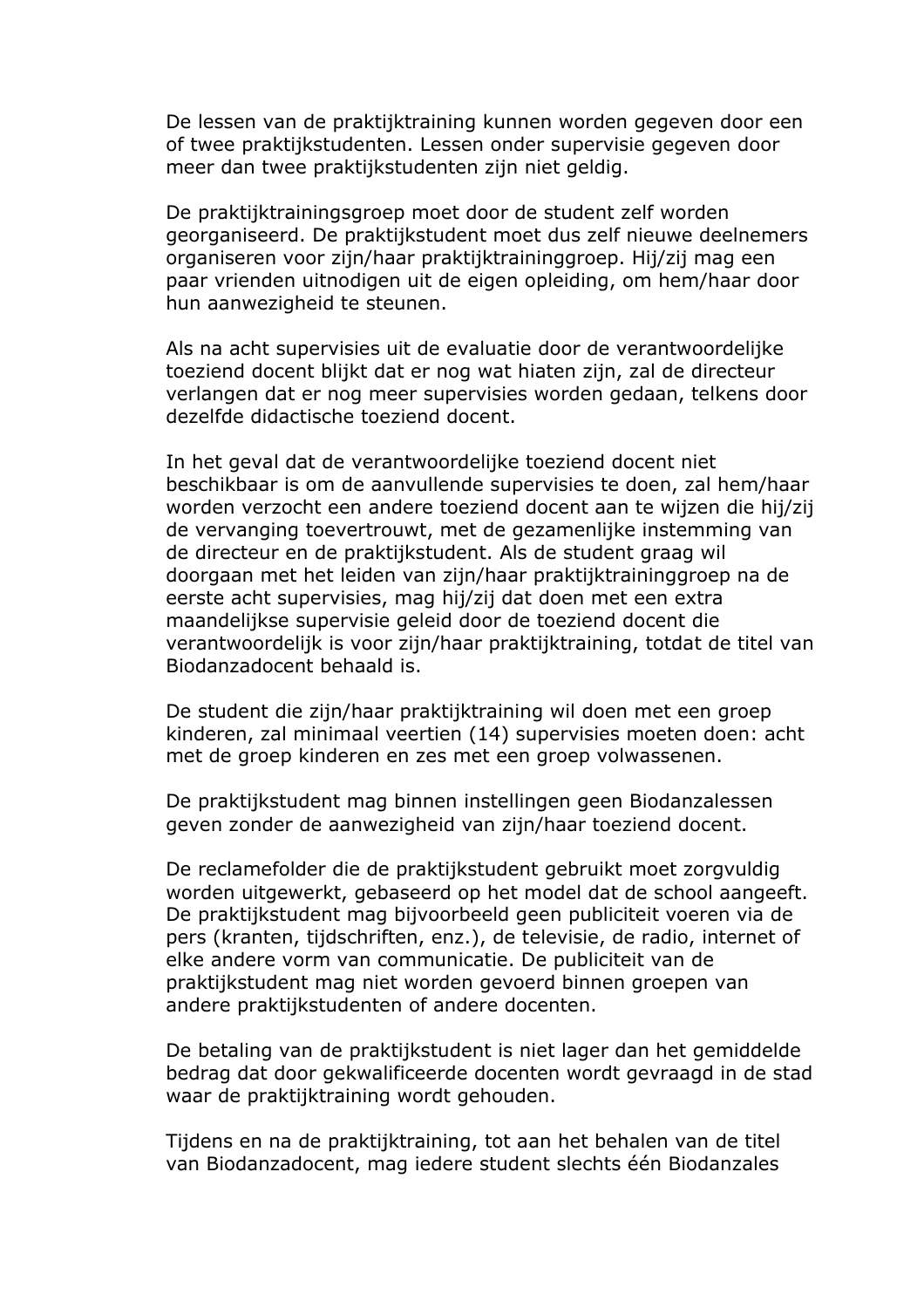per week geven en is niet bevoegd tot het geven van Biodanzaworkshops van welke soort of tijdsduur dan ook.

Wanneer de student toestemming van de directeur heeft gekregen om aan de praktijktraining te beginnen, mag hij/zij de cursus in maximaal twee jaar afronden, waarin zijn begrepen het voltooien van de praktijktraining en het schrijven en presenteren van de monografie.

Na het verstrijken van de vereiste termijn moet de student opnieuw alle zeven workshops Methodeleer bijwonen en een praktijktrainingles geven, met betaling van alle daaraan verbonden kosten.

#### 4.6 Monografie

Aan het eind van de praktijktraining moet de student een monografie (proefschrift) schrijven over een onderwerp dat door de directeur van de school is goedgekeurd, betreffende een theoretisch of praktisch aspect van Biodanza. Het theoretische onderwerp moet gaan over een of meer aspecten van de theorie van Biodanza en het praktische onderwerp over de praktijktraininggroep.

De monografie wordt geschreven met steun van de didactische toeziend docent die belast is met de supervisie tijdens de praktijktraining van de kandidaat.

Wanneer de monografie is uitgewerkt wordt deze tweemaal beoordeeld:

De eerste beoordeling wordt gedaan door de didactische toeziend docent die verantwoordelijk is voor de praktijktraining van de student en de tweede, ook wel "eindbeoordeling" genoemd, door de directeur van de school.

De beoordelingsmaatstaven voor evaluatie van de monografie zijn als volgt:

- Theoretische en methodologische consequentheid en nauwkeurigheid:
- Samenhang met het Biocentrisch principe:
- Correcte vormgeving en esthetische presentatie van het werk.

Elk uur supervisie voor de monografie zal net zo worden betaald als een uur supervisie voor de praktijktraining.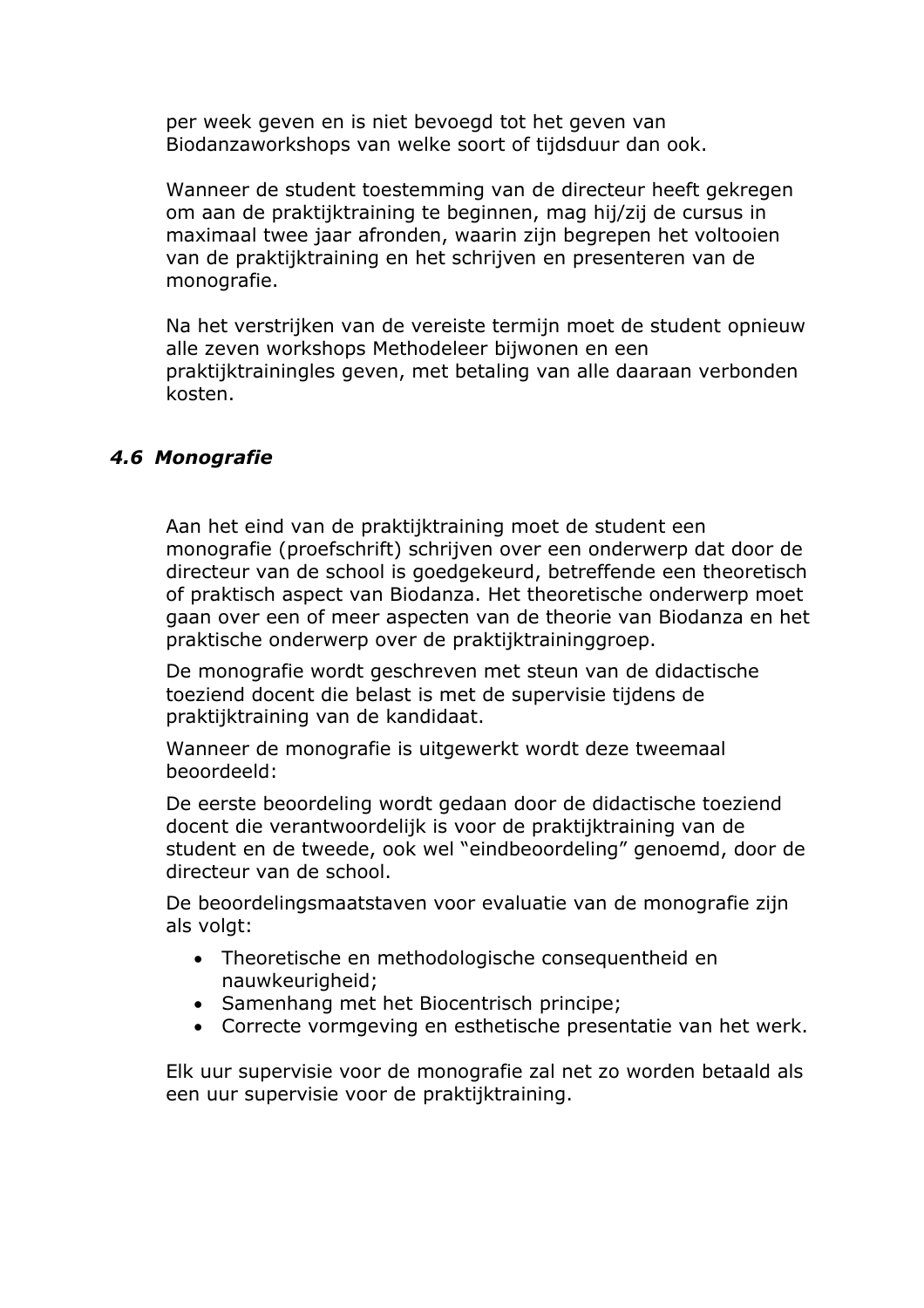## 4.7 Presentatie van de monografie en diplomering

Aan het eind van de praktijktraining en vóór de presentatie van de monografie, en het uiteindelijk toekennen van de titel van Biodanzadocent, moet de directeur het complete opleidingscurriculum van de student overdragen aan de IBF, of aan de door hen aangewezen instantie of persoon.

Dit curriculum moet bevatten:

- het aantal gegeven praktijktraininglessen met de vermelding wanneer en waar die hebben plaatsgevonden;
- · de naam van de voor de praktijktraining verantwoordelijke toeziend docent en zijn/haar commentaar op de praktijktraining van de student;
- · de titel van de monografie en de aantekeningen die er betrekking op hebben, gemaakt door de voor de praktijktraining verantwoordelijke toeziend docent;
- · de aantekeningen die de directeur over de monografie heeft gemaakt en het waardeoordeel dat de directeur er zelf aan gehecht heeft.

De IBF, of de door hen aangewezen instantie of persoon, geeft vervolgens **toestemming** voor het presenteren van de monografie, vooropgesteld dat het bovengenoemde en alle andere zaken in hun bezit, verband houdend met de opleiding, overeenkomt met dit reglement.

De presentatie van de monografie moet worden georganiseerd en voorgezeten door de directeur van de school waar de student staat ingeschreven, en moet gebeuren voor een commissie van minimaal drie didactische toeziend docenten: de directeur van de school, de didactische toeziend docent die belast is met de supervisie over de praktijktraining van de student en een didactische toeziend docent uit het toeziend docentenkorps (degene die de meeste workshops tijdens de opleiding van de student heeft bijgewoond).

In het geval dat de superviserende didactische toeziend docent niet kan deelnemen, kan hij/zij worden vervangen door een andere toeziend docent uit het toeziend docentenkorps van de school, op uitnodiging van de directeur nadat deze kennis heeft genomen van de suggestie van de verantwoordelijke superviserende docent.

In het geval dat de didactische toeziend docent die de meeste workshops tijdens de opleiding van de student heeft bijgewoond niet kan deelnemen, kan hij/zij op uitnodiging van de directeur worden vervangen door een andere toeziend docent, die wel of niet deel uitmaakt van het docentenkorps van de school.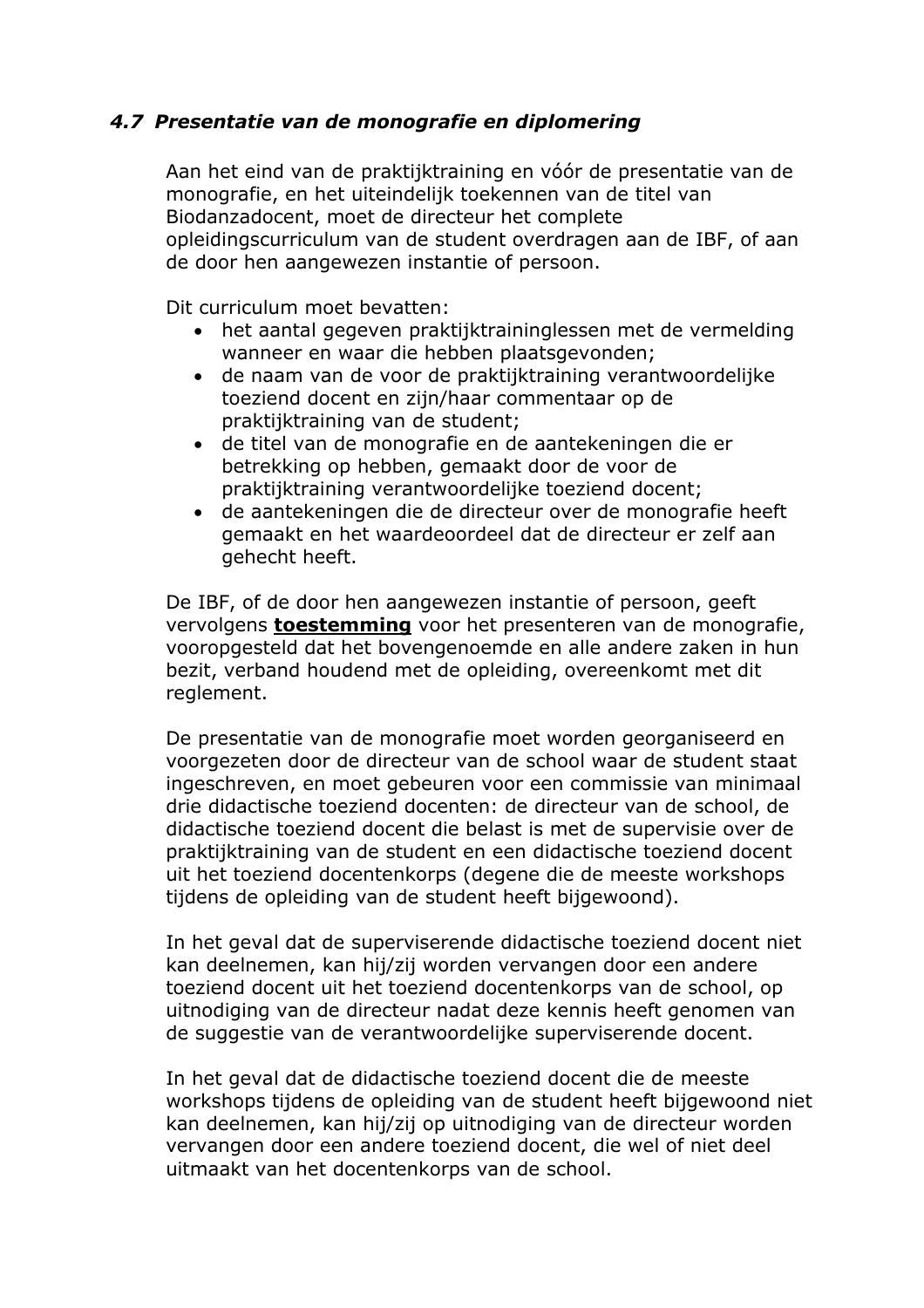De ceremoniële presentatie van de monografie moet plaatsvinden op het terrein van de school waar de student staat ingeschreven, waarbij collectieve gebeurtenissen met andere scholen of congressen of andere thematische gebeurtenissen moeten worden vermeden.

Wanneer de monografie is gepresenteerd en de uiteindelijke goedkeuring van de directeur heeft gekregen, met voorafgaande instemming van de andere commissieleden, zal de directeur zelf het oordeel van de commissie aan de IBF bekendmaken.

Het oordeel van de commissie dat door de directeur aan de IBF is bekendgemaakt zal worden bekrachtigd door de IBF, die vervolgens de titel van Biodanzadocent zal uitvaardigen met het bijbehorende diploma, met het internationale registratienummer. De IBF zal de nieuwe docent de lijst met rechten en plichten betreffende Biodanzadocenten doen toekomen.

## 5 Het opleidingsprogramma

## 5.1 Verplichte modules

#### 5.1.1 Theoretisch-vivenciële onderwerpen

- $1.$ Definitie en theoretisch model van Biodanza
- $2<sub>1</sub>$ Vitaal onderbewustzijn en Biocentrisch Principe
- $\overline{3}$ . De Vivencia
- $4_{-}$ Biologische aspecten van Biodanza
- $5<sub>1</sub>$ Fysiologische aspecten van Biodanza
- 6. Psychologische aspecten van Biodanza
- $7.$ Mythologische en filosofische voorgangers van Biodanza
- $8<sub>1</sub>$ Identiteit en integratie
- 9. Trance en regressie
- $10.$ Contact en strelingen
- $11.$ Biodanza en menselijke beweging
- 12. Vitaliteit
- $13<sub>1</sub>$ Seksualiteit
- $14$ Creativiteit
- $15.$ Affectiviteit
- 16. Transcendentie
- $17.$ Mechanismen en werking van Biodanza
- 18. Toepassingen en uitbreidingen van Biodanza.
- 19. Biodanza, Ars Magna
- $20<sub>1</sub>$ Biodanza en sociale actie
- $21.$ De muziek in Biodanza
- Methodeleer I (Muzikale semantiek) 22.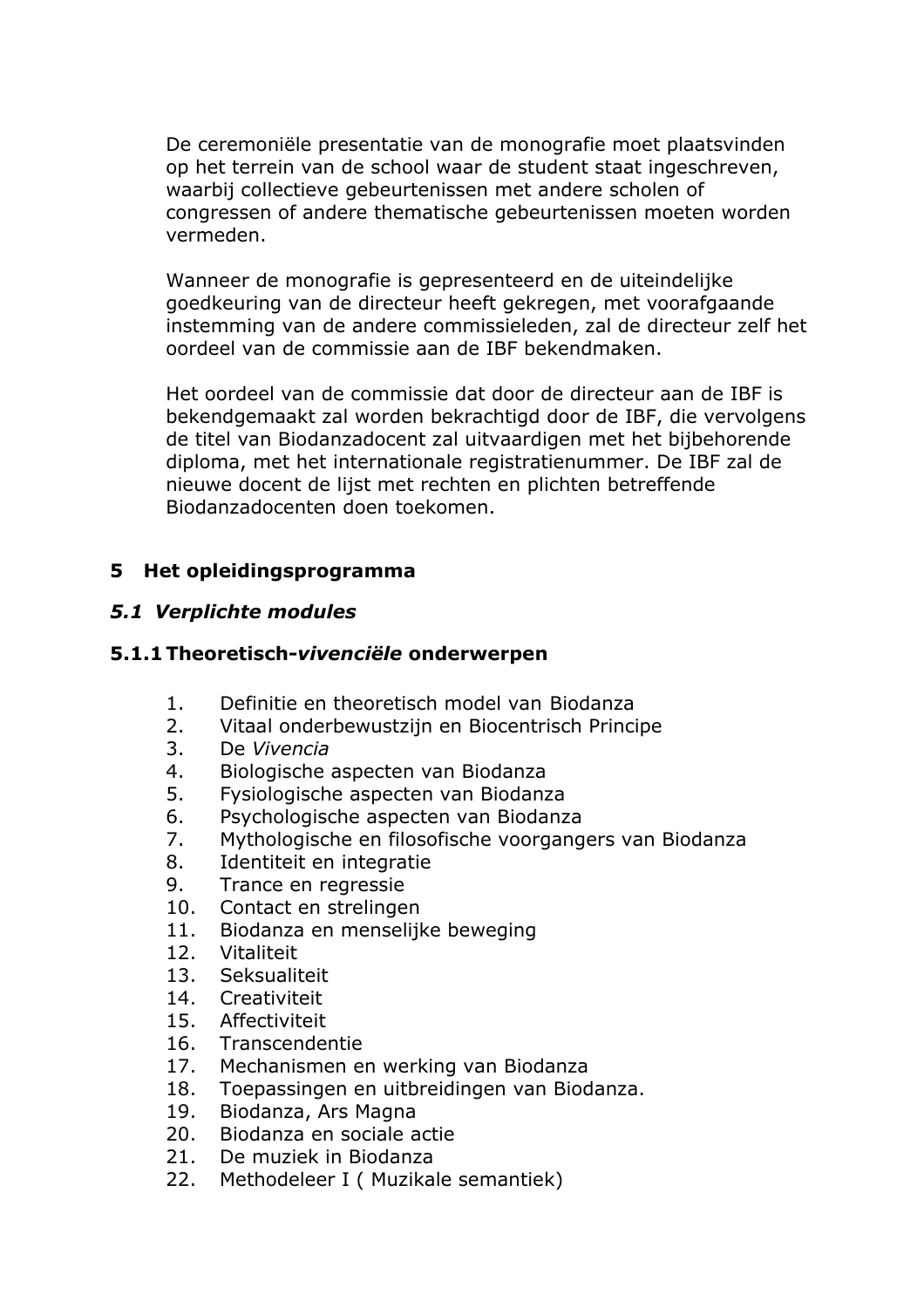- $23.$ Methodeleer II (De Biodanzales)
- Methodeleer III (De Biodanzales vervolg)  $24.$
- Methodeleer IV ( Wekelijkse Biodanzales en workshops)  $25.$
- 26. Methodeleer V (De Biodanzagroep)
- $27.$ Methodeleer VI (Maatstaf voor evaluatie van de ontwikkeling in Biodanza)
- 28. Methodeleer VII (Bestuderen van de Officiële Lijst van oefeningen, presentatie en muziek van Biodanza).

#### 5.1.2 Theoretisch-vivenciële seminars

De student moet gedurende de opleiding aan minimaal drie en maximaal acht theoretisch-vivenciële seminars deelnemen.

Deze seminars hebben betrekking op de theorie van Biodanza en verschaffen een dieper inzicht in specifieke theoretische onderwerpen. Ieder seminar wordt gevolgd door een vivencia. De seminars worden in de loop van de opleiding aangekondigd.

## 5.2 Keuzemodules

## 5.2.1 Minotaurus Project

Gedurende de opleiding zijn er een of twee Minotaurus Projectworkshops, naar keuze.

## 6 De titel van Biodanzadocent

## 6.1 De titel van Biodanzadocent geeft recht op:

- het gebruik van de naam Biodanza Rolando Toro System® en zijn logo, beide eigendom van Professor Rolando Toro Araneda, altijd met gebruik van de juiste toepassing van het Biodanzasysteem;
- het toepassen van de Biodanzamethodenleer, zoals onderwezen in de scholen en opgezet door Professor Rolando Toro Araneda, met gebruik van de door hem ontwikkelde en verordende oefeningen in samenhang met zijn theoretisch model en zijn formulering van het Biocentrisch principe;
- het uitoefenen van het beroep van Biodanzadocent overal ter wereld:
- het opzetten van eigen Biodanzacentra om wekelijkse Biodanzalessen en/of workshops te geven (maar geen opleiding);
- het leiden van Biodanzagroepen binnen privé- of openbare instellingen;
- het bekendmaken van lessen/cursussen via de pers, radio, TV, internet of andere communicatievormen.